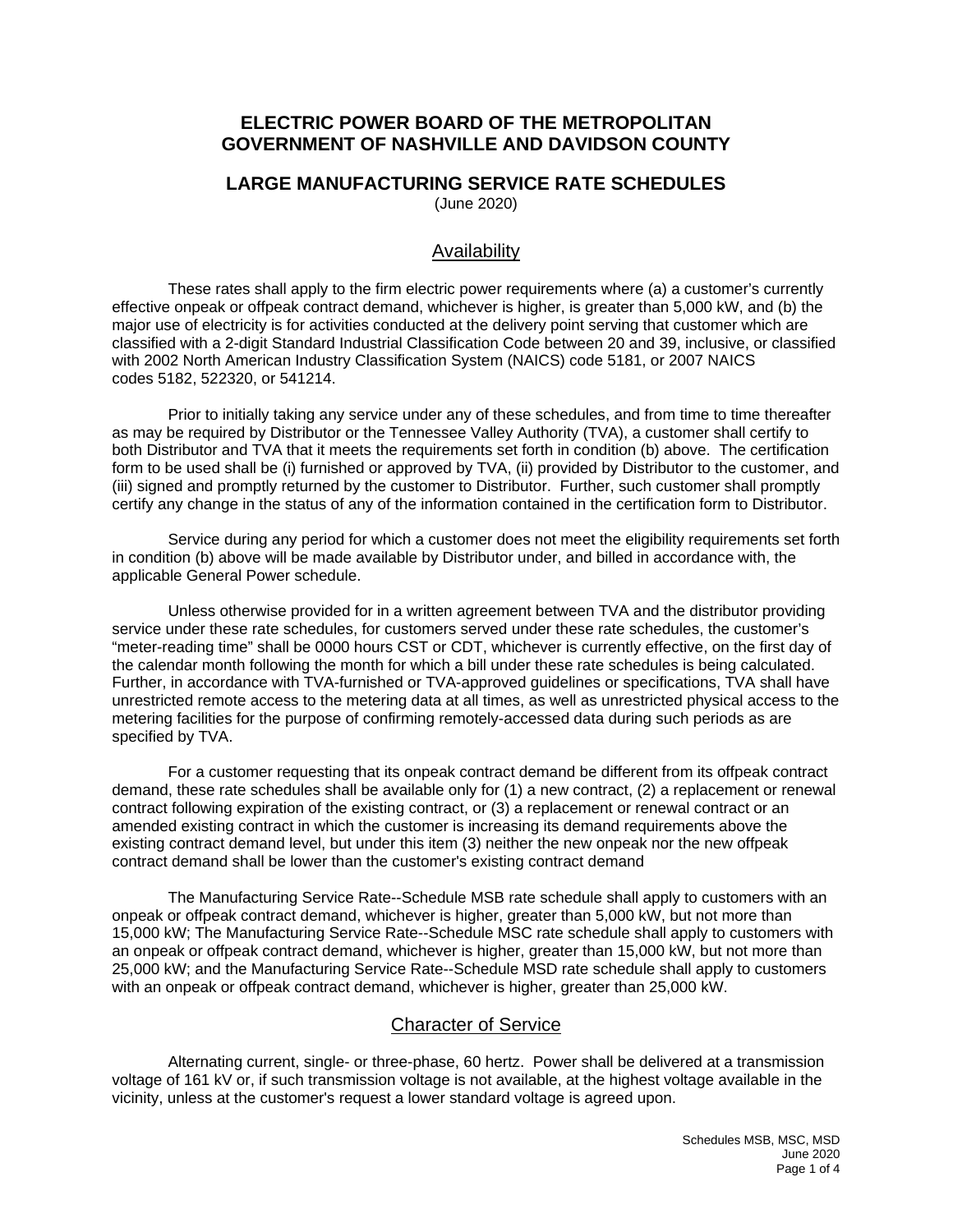## **Base Charges**

The base charges for Schedule MSB, Schedule MSC, and Schedule MSD are set forth under the Base Charges Attachment to this Large Manufacturing Service Rate Schedules document. Any references to the Base Charges section of Schedule MSB, Schedule MSC, and Schedule MSD will be deemed to include the Base Charges Attachment.

#### Adjustment

The base demand and energy charges shall be increased or decreased in accordance with the current Adjustment Addendum published by TVA.

Loss adjustments are made to the monthly FCA adjustment under the Adjustment Addendum to recognize additional distribution cost of providing service to the retail customers. The loss factors applied to customers that own the transformation facilities and take service at the bulk transmission of 161 kV or higher shall be set to 0%.

# Facilities Rental Charge

There shall be no facilities rental charge under these rate schedules for delivery at bulk transmission voltage levels of 161 kV or higher. For delivery at less than 161 kV, there shall be added to the customer's bill a facilities rental charge. This charge shall be 36¢ per kW per month except for delivery at voltages below 46 kV, in which case the charge shall be 93¢ per kW per month for the first 10,000 kW and 73¢ per kW per month for the excess over 10,000 kW. Such charge shall be applied to the higher of (1) the highest billing demand established during the latest 12-consecutive-month period or (2) the customer's currently effective onpeak or offpeak contract demand, whichever is higher, and shall be in addition to all other charges under these rate schedules, including minimum bill charges.

## Reactive Demand Charges

If the reactive demand (in kVAR) is lagging during the 30-consecutive-minute period beginning or ending on a clock hour of the month in which the customer's highest metered demand occurs, there shall be added to the customer's bill a reactive charge of \$1.46 per kVAR of the amount, if any, by which the reactive demand exceeds 33 percent of such metered demand. If the reactive demand (in kVAR) is leading during the 30-consecutive-minute period beginning or ending on a clock hour of the month in which the customer's lowest metered demand (excluding any metered demands which are less than 25 percent of the highest metered demand) occurs, there shall be added to the customer's bill a reactive charge of \$1.14 per kVAR of the amount of reactive demand. Such charges shall be in addition to all other charges under these rate schedules, including minimum bill charges.

#### Determination of Seasonal Periods

Summer Period shall mean the June, July, August, and September billing months. Winter Period shall mean the December, January, February, and March billing months. Transition Period shall mean the April, May, October, and November billing months.

Schedules MSB, MSC, MSD June 2020 Page 2 of 4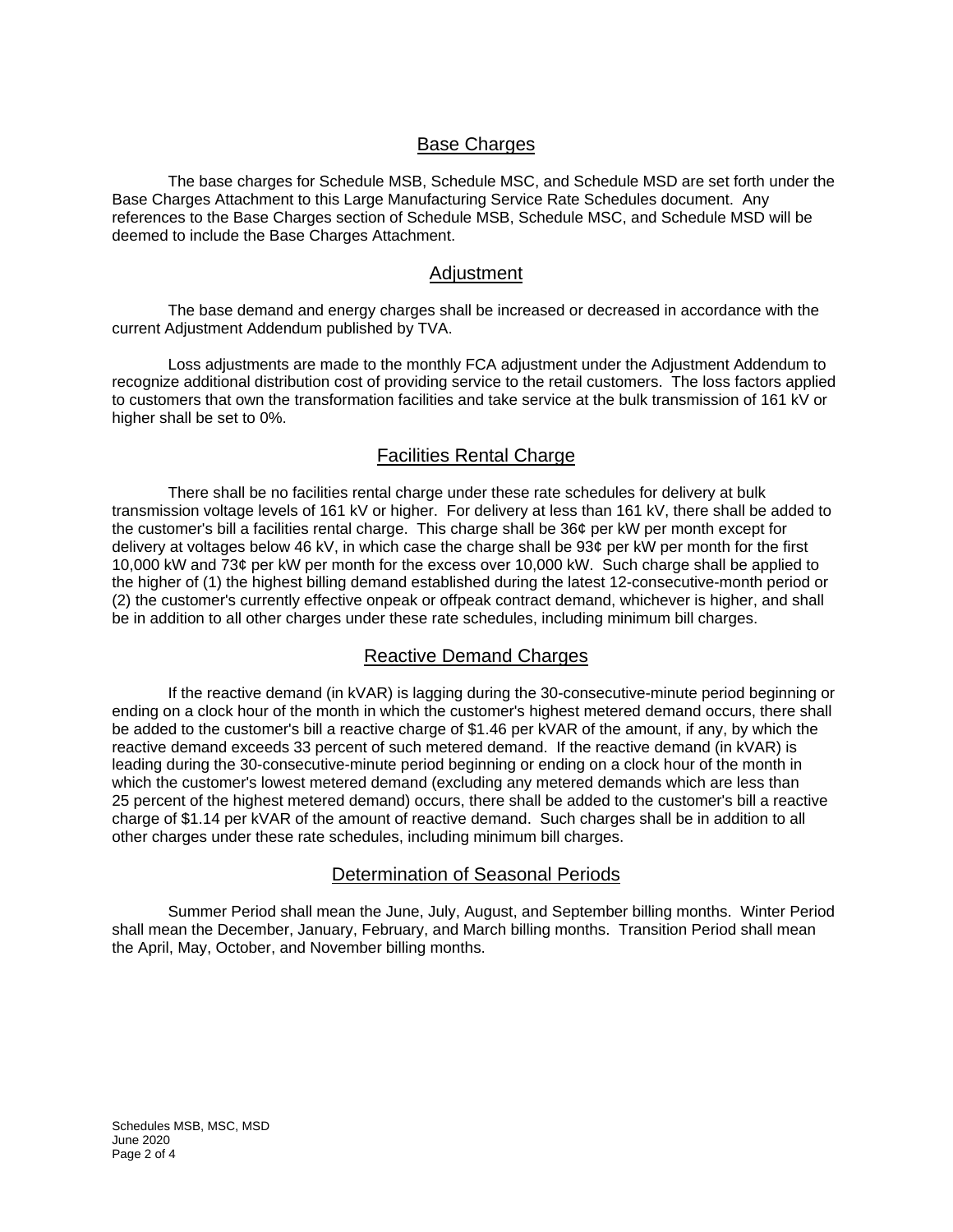## Determination of Onpeak and Offpeak Hours

Except for Saturdays, Sundays, November 1, and the weekdays that are observed as Federal holidays for New Year's Day, Memorial Day, Independence Day, Labor Day, Thanksgiving Day, and Christmas Day, Onpeak hours for each day shall for purposes of these rate schedules be from 1 p.m. to 7 p.m. during the months of April, May, June, July, August, September and October and from 4 a.m. to 10 a.m. during the months of January, February, March, November, and December. For all other hours of each day and all hours of such excepted days shall be offpeak hours. Such times shall be Central Standard Time or Central Daylight Time, whichever is then in effect. Said onpeak and offpeak hours are subject to change by TVA. In the event TVA determines that such changed onpeak and offpeak hours are appropriate, it shall so notify Distributor at least 12 months prior to the effective date of such changed hours.

## Determination of Onpeak and Offpeak Demands, Maximum Metered Demand, and Energy Amounts

The onpeak and offpeak kWh for any month shall be the energy amounts taken during the respective hours of the month designated under these rate schedules as onpeak and offpeak hours; provided, however, that notwithstanding the metered energy amount, the offpeak energy for any month shall in no case be less than the product of (1) the offpeak billing demand as calculated in the last paragraph below and (2) 110 hours (reflecting a 15 percent load factor applied to the average number of hours in a month).

Distributor shall meter the onpeak and offpeak demands in kW of all customers taking service under these rate schedules. The onpeak metered demand and offpeak metered demand for any month shall be determined separately for the respective hours of the month designated under these rate schedules as onpeak and offpeak hours and, in each case, shall be the highest average during any 30 consecutive-minute period beginning or ending on a clock hour.

Except as provided below, (1) the onpeak billing demand shall be the highest onpeak metered demand in the month, (2) the offpeak billing demand shall be the highest offpeak metered demand in the month, and (3) the maximum billing demand shall be the higher of the onpeak billing demand or offpeak billing demand in the month.

The onpeak billing demand shall in no case be less than the sum of (1) 30 percent of the first 5,000 kW, (2) 40 percent of the next 20,000 kW, (3) 50 percent of the next 25,000 kW, (4) 60 percent of the next 50,000 kW, (5) 70 percent of the next 100,000 kW, (6) 80 percent of the next 150,000 kW, and (7) 85 percent of all kW in excess of 350,000 kW of the higher of the currently effective onpeak contract demand or the highest onpeak billing demand established during the preceding 12 months.

The offpeak billing demand shall in no case be less than the sum of (1) 30 percent of the first 5,000 kW, (2) 40 percent of the next 20,000 kW, (3) 50 percent of the next 25,000 kW, (4) 60 percent of the next 50,000 kW, (5) 70 percent of the next 100,000 kW, (6) 80 percent of the next 150,000 kW, and (7) 85 percent of all kW in excess of 350,000 kW of the higher of the currently effective offpeak contract demand or the highest offpeak billing demand established during the preceding 12 months.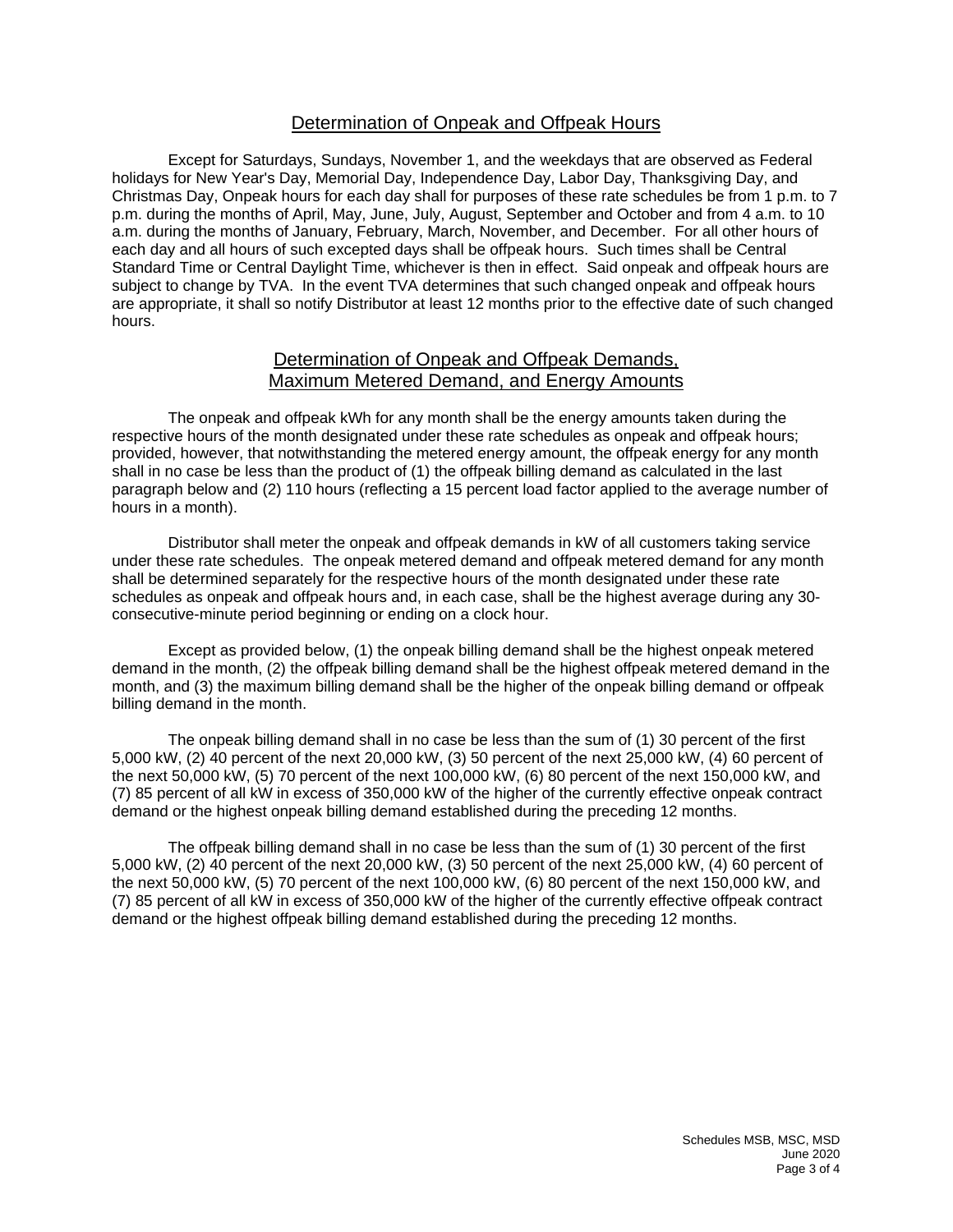## Minimum Bill

The monthly bill under these rate schedules, excluding any facilities rental charges and any reactive charges, shall not be less than the sum of (1) the base service charge and administrative charge, (2) the portion of the base demand charge, as adjusted, applicable to onpeak billing demand applied to the customer's onpeak billing demand, (3) the portion of the base demand charge, as adjusted, applicable to maximum billing demand applied to the to the customer's maximum billing demand, (4) the base onpeak energy charge, as adjusted, applied to the customer's onpeak energy takings, and (5) the base offpeak energy charge, as adjusted, applied to the higher of customer's actual offpeak energy takings or the minimum offpeak energy takings amount provided for in the first paragraph of the section of these rate schedules entitled "Determination of Onpeak and Offpeak Demands, Maximum Metered Demand, and Energy Amounts." Notwithstanding the foregoing, amounts calculated under any fuel cost adjustment that is included in the Adjustment Addendum shall not be applied to any billed offpeak energy that exceeds the metered offpeak energy.

Excess demand charges are excluded from this calculation.

Distributor may require minimum bills higher than those stated above, including, without limitation, charges to cover any additional metering and related costs.

#### Contract Requirement

Distributor shall require contracts for all service provided under these rate schedules. The contract for Schedule MSB and Schedule MSC customers shall be for an initial term of at least 5 years and any renewals or extensions of the initial contract shall be for a term of at least 1 year; after 10 years of service, any such contract for the renewal or extension of service may provide for termination upon not less than 4 months' notice. The contract for Schedule MSD customers shall be for an initial term of at least 5 years and any renewals or extensions of the initial contract shall be for a term of at least 5 years; after 10 years of service, any such contract for the renewal or extension of service may provide for termination upon not less than 16 months' notice. The customer shall contract for its maximum requirements, which shall not exceed the amount of power capable of being used by customer, and Distributor shall not be obligated to supply power in greater amount at any time than the customer's currently effective onpeak or offpeak contract demand. If the customer uses any power other than that supplied by Distributor under these rate schedules, the contract may include other special provisions. The rate schedule in any power contract shall be subject to adjustment, modification, change, or replacement from time to time as provided under the power contract between Distributor and TVA.

## Payment

Bills under these rate schedules will be rendered monthly. Any amount of the bill that is unpaid after the due date specified on bill may be subject to additional charges under Distributor's standard policy.

#### Single-Point Delivery

The charges under these rate schedules are based upon the supply of service through a single delivery and metering point, and at a single voltage. If service is supplied to the same customer through more than one point of delivery or at different voltages, the supply of service at each delivery and metering point and at each different voltage shall be separately metered and billed.

\_\_\_\_\_\_\_\_\_\_\_\_\_\_\_\_\_\_\_\_\_\_\_\_\_\_\_\_\_\_

Service is subject to Rules and Regulations of Distributor.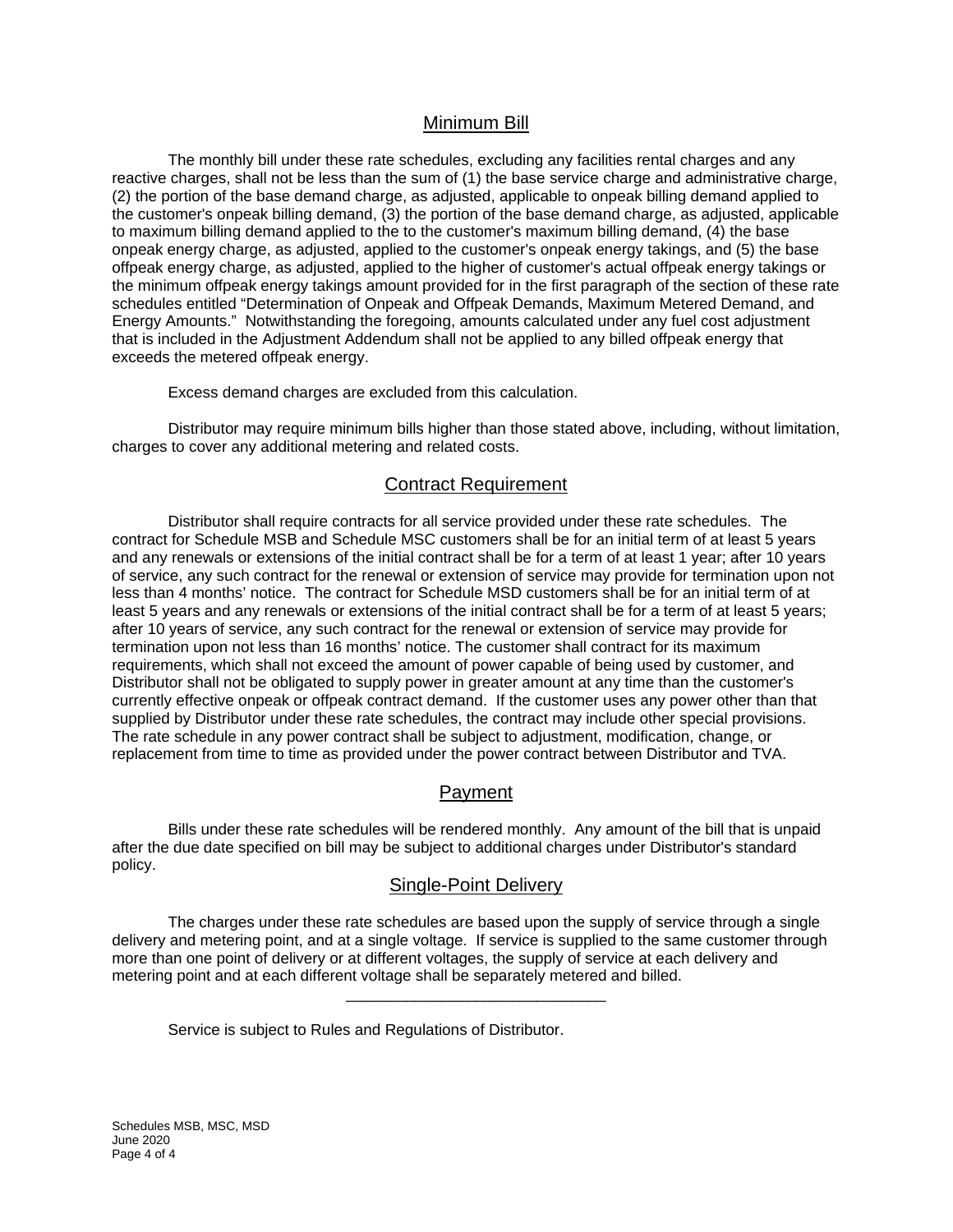|                       | Schedule | Schedule | Schedule |                              |
|-----------------------|----------|----------|----------|------------------------------|
|                       | MSB      | MSC      | MSD      |                              |
| Service Charge        | \$2,000  | \$2,000  | \$2,000  | per delivery point per month |
| Administrative Charge | \$350    | \$350    | \$350    | per delivery point per month |

# **Demand Charges:**

|                      |                   | Schedule<br><b>MSB</b><br>(\$/kW) | Schedule<br>Schedule<br><b>MSC</b><br><b>MSD</b><br>(\$/kW)<br>(\$/kW) |       |                                                                                                                                                                                                                                             |
|----------------------|-------------------|-----------------------------------|------------------------------------------------------------------------|-------|---------------------------------------------------------------------------------------------------------------------------------------------------------------------------------------------------------------------------------------------|
| Summer<br>Period     | Onpeak<br>Demand  | 10.24                             | 10.24                                                                  | 10.24 | per month of onpeak billing demand                                                                                                                                                                                                          |
|                      | Maximum<br>Demand | 2.43                              | 2.43                                                                   | 2.42  | per month of maximum billing demand                                                                                                                                                                                                         |
|                      | Excess<br>Demand  | 10.24                             | 10.24                                                                  | 10.24 | per month of the amount, if any, by which<br>(1) the customer's onpeak billing demand<br>exceeds its onpeak contract demand or (2)<br>the customer's offpeak billing demand<br>exceeds its offpeak contract demand,<br>whichever is higher. |
| Winter<br>Period     | Onpeak<br>Demand  | 9.27                              | 9.27                                                                   | 9.27  | per month of onpeak billing demand                                                                                                                                                                                                          |
|                      | Maximum<br>Demand | 2.43                              | 2.43                                                                   | 2.42  | per month of maximum billing demand                                                                                                                                                                                                         |
|                      | Excess<br>Demand  | 9.27                              | 9.27                                                                   | 9.27  | per month of the amount, if any, by which<br>(1) the customer's onpeak billing demand<br>exceeds its onpeak contract demand or (2)<br>the customer's offpeak billing demand<br>exceeds its offpeak contract demand,<br>whichever is higher. |
| Transition<br>Period | Onpeak<br>Demand  | 9.27                              | 9.27                                                                   | 9.27  | per month of onpeak billing demand                                                                                                                                                                                                          |
|                      | Maximum<br>Demand | 2.43                              | 2.43                                                                   | 2.42  | per month of maximum billing demand                                                                                                                                                                                                         |
|                      | Excess<br>Demand  | 9.27                              | 9.27                                                                   | 9.27  | per month of the amount, if any, by which<br>(1) the customer's onpeak billing demand<br>exceeds its onpeak contract demand or (2)<br>the customer's offpeak billing demand<br>exceeds its offpeak contract demand,<br>whichever is higher. |